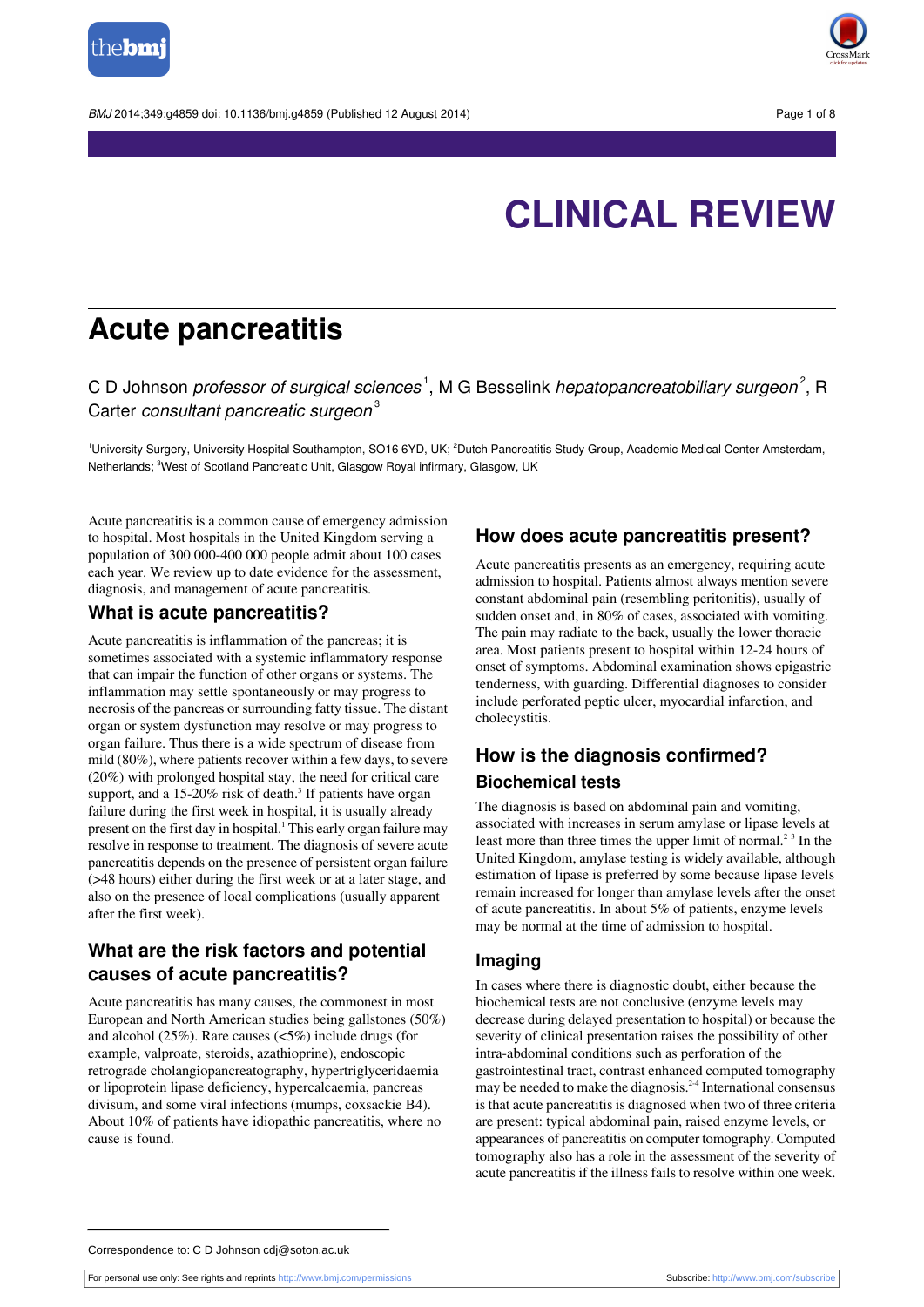#### **Summary points**

All patients with acute pancreatitis should have liver function tests and abdominal ultrasonography within 24 hours of admission to look for gallstones

Severe acute pancreatitis is characterised by persistent (>48 hours) organ failure; these patients have a >30% mortality rate

If symptoms persist for more than seven days computed tomography is required to assess pancreatic and peripancreatic necrosis Initial management includes adequate fluid resuscitation and supplemental oxygen

If gallstones are found, definitive treatment (by cholecystectomy or sphincterotomy) should be given within two weeks of resolution of symptoms

Necrotising pancreatitis should be managed by a specialist team including surgeons, endoscopists, interventional radiologists, and intensivists

#### **Sources and selection criteria**

We have drawn heavily on three recent evidence based guidelines<sup>1,3</sup> that we helped to write and we reviewed the Cochrane Library for relevant clinical trials. In December 2013 we again reviewed the Cochrane Library to identify any systematic review or update relevant to acute pancreatitis.

# **What other diagnostic tests are required?**

Once acute pancreatitis has been diagnosed, the cause needs to be sought. In most cases this will be determined from a combination of careful clinical evaluation and initial investigations. When taking a history, it is important to ask about alcohol consumption, drug use, symptoms of viral illness, and a family or personal history of genetic disease. Blood tests may reveal hypercalcaemia and hypertriglyceridaemia. Abdominal ultrasonography may identify gallstones. No evident cause will be found in  $10\n-20\%$  of patients<sup>3</sup>; these people may require further investigation, especially if they have experienced more than one acute attack.

# **Ultrasonography**

Gallstones are found in about half of patients with acute pancreatitis, so in every case abdominal ultrasonography should be performed within 24 hours of admission to look for gallstones in the gallbladder.<sup>3</sup> <sup>5</sup> Early detection helps plan the definitive management of gallstones (usually by cholecystectomy) to prevent further attacks of pancreatitis.

# **Liver function tests**

In addition to ultrasonography, increased liver enzymes levels provide supportive evidence for gallstones as the cause of the acute pancreatitis. Two large observational studies with 139 and 464 patients of whom 101 and 84 had gallstones found that an alanine transaminase (ALT) level >150 U/L has a positive predictive value of 85% for gallstones.<sup>4-6</sup> These tests should be done in all patients within 24 hours of admission.

# **Endoscopic ultrasonography**

A systematic review of five studies in patients with apparently idiopathic pancreatitis after initial assessment reported a diagnostic yield of up to 88% with endoscopic ultrasonography, with detection of biliary sludge, common bile duct stones, or chronic pancreatitis.<sup>7</sup>

# **Magnetic resonance cholangiopancreatography**

Expert opinion also recommends magnetic resonance cholangiopancreatography to elucidate rare anatomical causes of acute pancreatitis.<sup>2</sup> The sensitivity of this investigation is improved by the addition of secretin stimulation.

Endoscopic ultrasonography and magnetic resonance cholangiopancreatography are usually requested only after

patients have recovered from the acute phase and after a detailed history and repeat ultrasonography have failed to identify a cause.

# **How is the severity of acute pancreatitis assessed?**

Eighty per cent of patients with acute pancreatitis respond to initial support with intravenous fluid, oxygen supplements, and analgesia, and they can be discharged home within a week or so. About 20% of patients, however, do not recover during the first few days and may need transfer to a specialist unit.<sup>8</sup>

The Atlanta classification is a useful framework for assessing the severity of acute pancreatitis.<sup>9</sup> The current classification recognises three levels of severity: mild, where patients recover with good supportive care within a week without complication; moderately severe, in which there is transient organ failure that resolves within 48 hours, or a local complication (that is, peripancreatic fluid collections) without organ failure; and severe acute pancreatitis, in which there is persistent organ failure for more than 48 hours. This classification enables non-specialist clinicians to identify those patients who require treatment by, or in consultation with, a specialist centre (box 1). Persistent organ failure during the first week is associated with a 1 in 3 risk of mortality.<sup>10 11</sup>

Patients who have local complications and organ failure with infection of the pancreas or extrapancreatic necrosis are at extremely high risk of death.<sup>12</sup> This subgroup of patients should be managed in a specialist centre.

# **Markers of severity in the first week**

Markers of systemic inflammatory response syndrome help to identify those patients who may develop persistent organ failure. Several observational studies have shown a strong association between persistent systemic inflammatory response syndrome ( $>48$  hours) and subsequent persistent organ failure (box 2).<sup>11 13</sup>

There are many different predictive scoring systems for severity based on physiological variables or single biochemical markers, but none of these has shown clear superiority.

The acute physiology and chronic health evaluation (APACHE)-II score can be assessed within 24 hours of admission to hospital and is a useful positive predictor of severe pancreatitis if scored 8 or more.<sup>14</sup> The early warning score (or a modified EWS) is widely used for recording clinical observations (pulse, blood pressure, respiratory rate, and urine output) in hospitals in the United Kingdom and has a similar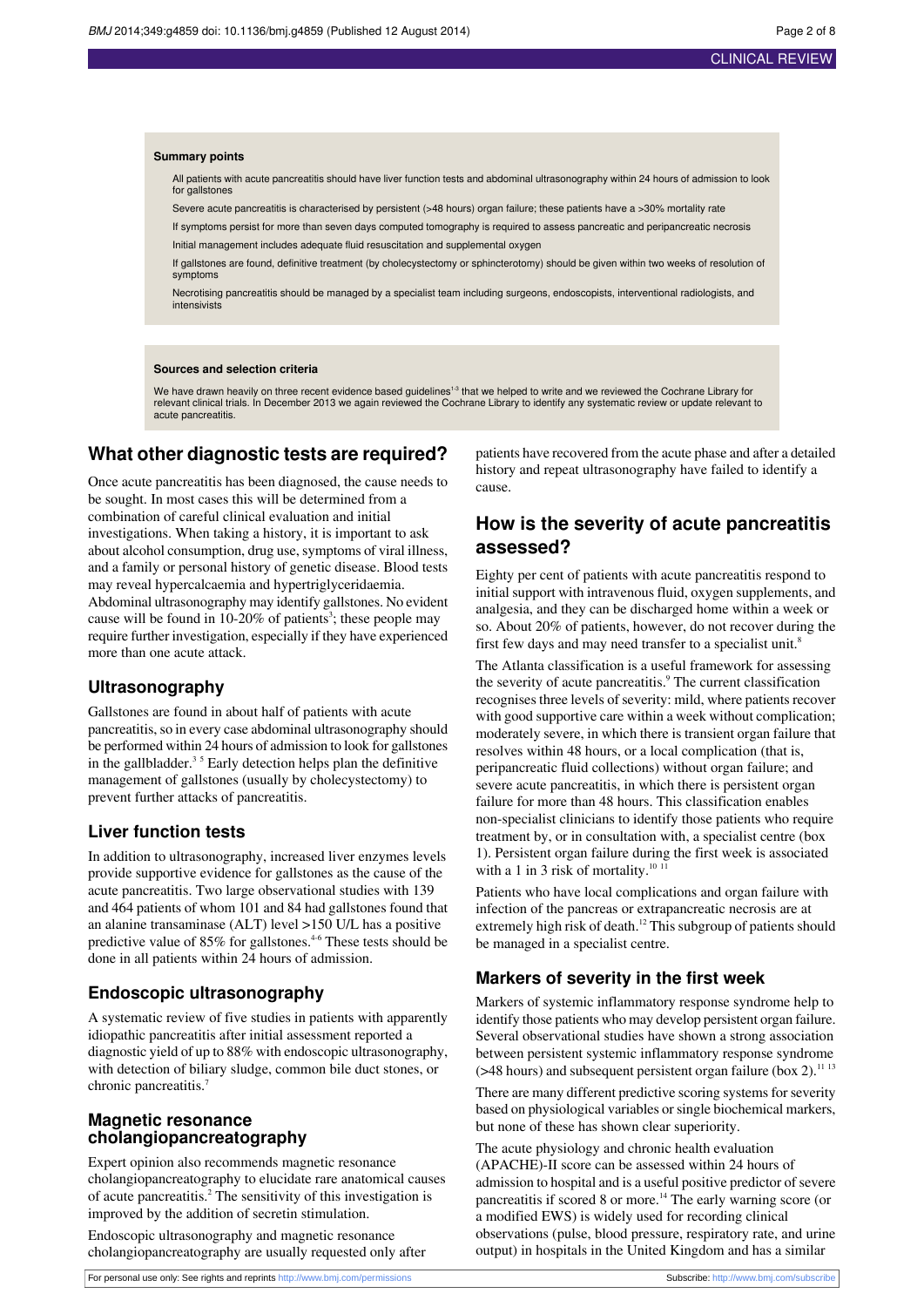| Box 1: Revised Atlanta classification of acute pancreatitis <sup>9</sup> : definitions of severity |
|----------------------------------------------------------------------------------------------------|
| Mild                                                                                               |
| No organ failure                                                                                   |
| No local or systemic complications                                                                 |
| <b>Moderately severe</b>                                                                           |
| Organ failure that resolves within 48 hours (transient organ failure)                              |
| Local or systemic complications (sterile or infected) without persistent organ failure             |
| A patient with moderately severe pancreatitis may have one or both of these features               |
| Severe                                                                                             |
| Persistent organ failure (>48 hours): single organ or multiple organ failure                       |
| Definitions of organ failure: thresholds for organ failure                                         |
| Respiratory: arterial oxygen pressure/fractional inspired oxygen ≥300                              |
| Circulatory: systolic blood pressure <90 mm Hg and not fluid responsive                            |
| Renal: plasma creatinine concentration ≥170 µmol/L                                                 |
|                                                                                                    |

**Box 2: Features of systemic inflammatory response syndrome (SIRS)\***

- **•** Core body temperature >38°C or <36°C
- **•** Heart rate >90 bmp
- **•** Respiratory rate >20/min (or arterial carbon dioxide pressure <32 mm Hg)
- White cell count >12×10<sup>9</sup>/L or <4×10<sup>9</sup>/L
- \*If SIRS is present for >48 hours the patient is likely to have severe pancreatitis

accuracy for prediction of severe pancreatitis.<sup>15</sup> Scoring systems have limited day to day value in the management of patients and perform best for the description of patient groups in clinical trials and other research studies.

# **Computed tomography**

Computed tomography should be performed to look for local complications in those with signs or symptoms of systemic disturbance, particularly persistent organ failure that lasts for more than one week. As described in the revised Atlanta criteria,<sup>9</sup> local complications include peripancreatic fluid collections, or necrosis (hypoperfusion) of pancreatic or peripancreatic tissue (necrotising pancreatitis). Fluid collections and areas of necrosis may be identified early (<4 weeks) or late  $($ >4 weeks) (box 3 and figure $\downarrow$ ).

Evidence from a descriptive study with  $88$  patients<sup>16</sup> and the UK guidelines<sup>3</sup> recommend that the first computed tomography scan for assessment of severity should be performed 6-10 days after admission in patients with persistent systemic inflammatory response syndrome or organ failure. Computed tomography scoring systems do not outperform clinical scoring systems for prediction of severity and evidence suggests that early (inappropriate) computed tomography increases length of hospital stay with no improvement in clinical outcome.<sup>2</sup>

# **How is acute pancreatitis managed? Fluid management**

Two small randomised studies with 40 and 41 patients investigated the effect of different types of fluid on outcomes. These showed benefit for Ringer's lactate compared with other types of fluid, in that fewer patients had systemic inflammatory response syndrome, and C reactive protein levels were lower although clinical outcomes did not differ.<sup>17 18</sup> Guidelines by the International Association of Pancreatology<sup>2</sup> recommend the use of Ringer'slactate; in the United Kingdom, Hartmann'ssolution is a widely used alternative.

Infusion rates during the first 24 hours in hospital should be sufficient to restore circulating volume and urine output.<sup>4</sup> Consensus opinion is that 2.5-4 litres in 24 hours will be sufficient for most patients, but that volumes infused should be determined by the clinical response. Two randomised studies with a total of 191 patients<sup>19 20</sup> showed that more aggressive fluid replacement increased the requirement for mechanical ventilation and rates of sepsis and death. In these studies the control groups received 2.5-4.8 litres of crystalloid daily in the first 48 hours, whereas the treatment groups received 4.0-5.8 litres daily. Restoration of circulating volume while maintaining haematocrit above 0.35 was associated with a better outcome. However, further prospective data are needed to clarify whether patients deteriorate because of inadequate fluid replacement or because of the severity of illness despite large volumes.

Consensus opinion isthat response to fluid resuscitation should be assessed by non-invasive response monitoring (heart rate <120 bpm, mean arterial pressure 65-85 mm Hg, urine output 0.5-1 mL/kg/h). However, a recent large three arm randomised trial<sup>21</sup> with 64-68 patients per arm compared non-invasive monitoring with invasive monitoring in patients with severe acute pancreatitis admitted to an intensive care unit within 24 hours of onset of the disease. All the patients received saline and colloid (hydroxyethyl starch), and one group received fresh frozen plasma in addition. Rates of infusion were regulated by vital signs, urine output, and haematocrit over the first 24 hours in the control group. The other two groups had invasive monitoring. The patients who received early goal directed treatment with invasive monitoring had fewer days of ventilator support or intensive care unit stay and lower rates of abdominal compartment syndrome, organ failure, and death. This carefully monitored approach to rapid fluid resuscitation is rational and requires further evaluation.

# **Early antibiotic treatment**

A Cochrane review<sup>22</sup> of seven evaluable studies with 404 patients found no statistically significant effect of early antibiotics on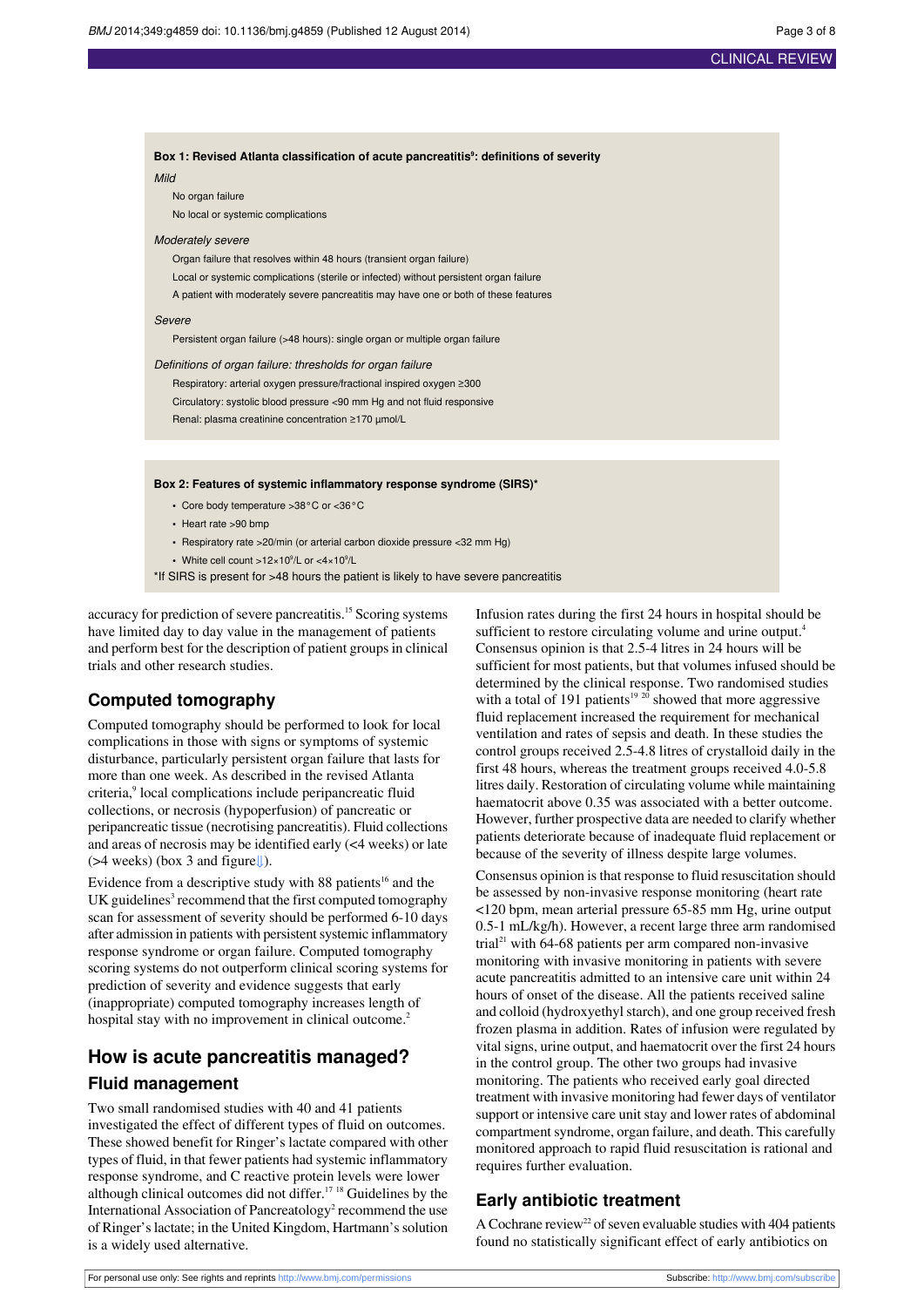#### **Box 3: Revised definitions of types and grades of severity of acute pancreatitis<sup>9</sup>**

Interstitial oedematous pancreatitis

Acute inflammation of pancreatic parenchyma and peripancreatic tissues, but without recognisable tissue necrosis

#### Necrotising pancreatitis

Pancreatic parenchymal necrosis or peripancreatic necrosis, or both

#### Acute peripancreatic fluid collection

Peripancreatic fluid with interstitial edematous pancreatitis but no necrosis (this term applies only within the first 4 weeks after onset of interstitial edematous pancreatitis and without features of a pseudocyst)

#### Pancreatic pseudocyst

Encapsulated collection of fluid with a well defined inflammatory wall usually outside pancreas with minimal or no necrosis (usually occurs > 4 weeks after onset of pancreatitis)

# Acute necrotic collection

Fluid and necrosis associated with necrotising pancreatitis affecting pancreas or peripancreatic tissues, or both

#### Walled-off necrosis

Mature, encapsulated collection of pancreatic or peripancreatic necrosis with an inflammatory wall, or both (walled-off necrosis usually occurs >4 weeks after onset of necrotising pancreatitis)

reduction of mortality. Rates of infected necrotising pancreatitis were similar (treatment 19.7%, controls 24.4%) and rates of non-pancreatic infection were not affected by early antibiotic treatment. The authors concluded that antibiotics had no benefit in preventing infection of necrosis or death. None of the included studies was adequately powered, but a separate analysis showed an inverse relation between the study quality and effect size.<sup>23</sup>

At present there is no indication for early antibiotics to prevent infection of (presumed or existing) pancreatic necrosis.<sup>4</sup> If infection is clinically suspected or found, antibiotic treatment should be guided by sensitivity of cultured organisms when available and by the duration and severity of septic symptoms.

### **Pain relief**

The main symptom of acute pancreatitis is pain, and respiratory function may be impaired by restriction of abdominal wall movement. Providing effective analgesia may require the use of opioids. There are some theoretical risks of exacerbation of pancreatitis by morphine, which can increase pressure in the sphincter of Oddi, but there is little good evidence that this is clinically significant and no evidence exists about the comparative effectiveness of different opioids in acute pancreatitis.

### **Nutrition**

Pancreatic endotoxin absorption is thought to be a potent stimulus of the systemic inflammatory response syndrome and contributes to a cycle of events that leads to organ failure in acute pancreatitis. It is assumed that enteral nutrition may help maintain the gut mucosal barrier and so reduce the absorption of endotoxin. However, these theoretical advantages have not been supported by clinical trials.

# Mild pancreatitis

Three randomised trials with a total of 413 patients have shown that early oral nutrition in patients with mild pancreatitis does not increase the rate of complications. Enteral tube feeding shows no benefit in patients with mild pancreatitis, and such patients can resume oral intake as soon as they feel able.<sup>2</sup>

### Severe pancreatitis

A Cochrane review<sup>24</sup> of enteral versus parenteral nutrition in patients with (predicted) severe acute pancreatitis identified

eight trials that showed a substantial reduction in mortality and complications with early enteral nutrition. It is possible that the difference between enteral and parenteral nutrition is an excess of complications such as line sepsis and other infections in the parenteral group.

One small randomised trial<sup>25</sup> showed no difference between enteral nutrition and no support. A recent large multicentre trial in the Netherlands randomised 101 patients to early nasojejunal tube feeding started within 24 hours of admission and 104 to a control group with starvation for 72 hours followed by an oral diet with on-demand nasoenteral feeding whenever oral intake was insufficient. Preliminary data<sup>26</sup> showed no difference in outcome. Therefore no evidence supports the use of enteral nutrition as prophylaxis for complications. Most specialist units in the United Kingdom refrain from early enteral nutrition and allow oral intake as tolerated.

# Route of enteral nutrition

If enteral nutrition is required, it is usually delivered by tube feeding. Two randomised trials with 50 and 31 patients<sup>27</sup>  $28$ suggest that at least 80% of patients can tolerate the nasogastric route, avoiding the need for nasojejunal intubation. Nasogastric intubation is a ward based procedure and does not require specialist techniques such as radiological screening or endoscopic placement; nasojejunal tubes require these resources, and in practice the tube often becomes displaced back into the stomach. The patient experience of the two types of tube is similar.

### Enteral nutritional supplements

The type of nutritional supplement used for tube feeding seems to have no effect on outcome in severe acute pancreatitis. A meta-analysis of 20 randomised trials concluded that no specific enteral nutrition supplement or immunonutrition formulation had any advantage. $29$ 

# **What is the best time for cholecystectomy after gallstone pancreatitis?**

Expert consensus is that the best time to operate to deal definitively with gallstones is during the index admission with acute pancreatitis, after the initial symptoms have resolved. The risk of recurrent pancreatitis is directly related to the interval between first attack and cholecystectomy.<sup>30</sup> Any recommended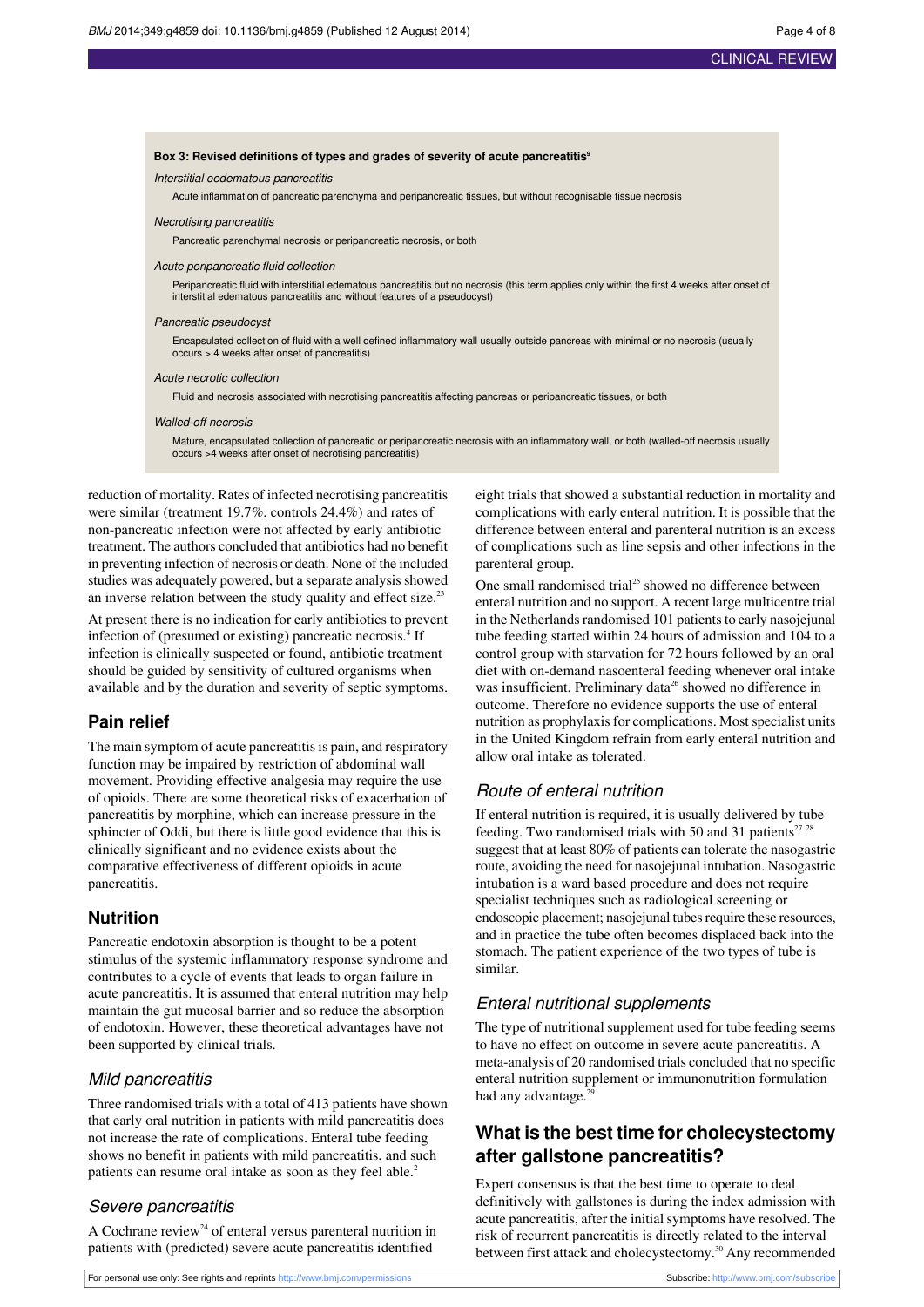time limit is arbitrary, but the shorter the interval the lower the risk.

Whereas after mild biliary pancreatitis, cholecystectomy must be undertaken as soon as possible, the patient who has had a severe attack may be debilitated and may have ongoing intra-abdominal inflammatory changes. Further interventions within the abdomen may be needed. All of these considerations affect the timing of cholecystectomy, which should probably be delayed at least six weeks after discharge from hospital to allow resolution of inflammatory changes. No evidence supports this expert consensus.

# **How is necrotising pancreatitis managed?**

Necrotising pancreatitis is suspected when there are persistent signs of systemic inflammation for more than 7-10 days after the onset of pancreatitis.

It is now widely accepted that intervention in the first two weeks of severe acute pancreatitis should be avoided if possible because of high mortality. Rare exceptions to the non-intervention approach include intra-abdominal haemorrhage or necrosis of bowel. In either case, it is better if possible not to disturb the pancreatic inflammatory mass at this time.

There is consensus that pancreatic intervention should be delayed until walled-off necrosis has developed, typically 3-5 weeks after the onset of symptoms. Indications for intervention include confirmed (or strongly suspected) infection of necrosis and persistent organ failure for several weeks with a walled-off collection. Patients who might require intervention—that is, anyone with a hospital stay of more than 14 days after the onset of symptoms—should be managed by, or in consultation with, a specialist pancreatic team.

A randomised trial of 88 patients compared primary open necrosectomy with a "step-up" approach of percutaneous drainage, followed by minimally invasive surgical necrosectomy if needed.<sup>31</sup> The step-up approach reduced major morbidity by 43%. Of the patients assigned to this approach, 35% were treated with percutaneous drainage only. Based on this trial and other studies, including a systematic review, $32$  the consensus is that the initial step should be catheter drainage, $2$  but there is no consensus on the best intervention for necrotising pancreatitis.

# **What treatment is required after discharge following severe acute pancreatitis?**

After severe acute pancreatitis, patients need general supportive measures and some specific treatments. In addition, the cause of the pancreatitis should be identified and treated if possible, most often by treatment of gallstones. Many pancreatic specialists recommend avoidance of alcohol for 6-12 months whatever the cause or severity of the pancreatitis. There is evidence from a randomised trial that interventions to manage alcoholism may reduce recurrent attacks of pancreatitis in those with high alcohol intake.<sup>33 34</sup>

This review will not consider the needs of patients who have spent a considerable period in intensive care with a serious illness, apart from pancreatitis specific problems. Most patients recovering from severe acute pancreatitis will have had weight loss during their illness, and at the time of discharge from hospital may have ongoing anorexia, which impairs their ability to regain weight. Such patients therefore benefit from nutritional supplements, which may need to be varied to improve acceptability. In specialist centres a dietitian is often available to advise on nutritional support during this recovery phase.

After severe acute pancreatitis, patients often have impaired pancreatic exocrine and endocrine function. Hyperglycaemia may be absent initially if nutritional intake is low, and blood glucose should be tested in the weeks after discharge as intake improves.

Pancreatic exocrine insufficiency is under-recognised in the recovery phase after severe acute pancreatitis. In two small observational studies with 57 patients, 53% overall (and 84% after severe pancreatitis) had pancreatic exocrine insufficiency (table[⇓\)](#page-6-0) and were thought to possibly benefit from pancreatic enzyme supplements.<sup>35 36</sup> These should be given for at least six months, after which exocrine function can be tested by measuring faecal elastase levels. Endocrine insufficiency (diabetes) was less common but should also be considered. Functional recovery may continue for up to 12 months after the onset of pancreatitis, but further recovery after this time is unlikely. Most patients gain some additional useful exocrine function, but those with necrosis of a substantial proportion of pancreas may require supplements indefinitely.

Contributors: All authors contributed to the design and planning of this manuscript, edited drafts, and approved the final version. CDJ wrote the manuscript and amended it in line with comments from the other authors. CDJ is the guarantor.

Competing interests: We have read and understood the BMJ Group policy on declaration of interests and declare the following interests: each author has recently contributed to evidence based reviews of diagnosis and management of acute pancreatitis. CDJ has conducted an evidence based review of the diagnosis and management of acute pancreatitis, and contributed to an international consensus on definitions and classification of the disease. MGB was the lead for development of guidelines for the management of acute pancreatitis for the International Association of Pancreatology and the American Pancreatic Association. RC is the joint lead of a working group of the United Kingdom and Ireland Pancreatic Guidelines Development Group.

Provenance and peer review: Commissioned; externally peer reviewed.

- Johnson CD, Kingsnorth AN, Imrie CW, McMahon MJ, Neoptolemos JP, McKay C, et al. Double blind, randomised, placebo controlled study of a platelet activating factor antagonist, lexipafant, in the treatment and prevention of organ failure in predicted severe acute pancreatitis. Gut 2001;48:62-9.
- 2 Working Group IAP/APA Acute Pancreatitis Guidelines. IAP/APA evidence-based guidelines for the management of acute pancreatitis. Pancreatology 2013;13(4 Suppl  $2$ ):e1-15.
- 3 Working Party of the British Society of Gastroenterology; Association of Surgeons of Great Britain and Ireland; Pancreatic Society of Great Britain and Ireland; Association of Upper GI Surgeons of Great Britain and Ireland, UK guidelines for the management of acute pancreatitis. Gut 2005;54(Suppl 3):pp iii1-9.
- 4 Tenner S, Baillie J, DeWitt J, Vege SS, American College of Gastroenterology. American College of Gastroenterology guideline: management of acute pancreatitis. Am J Gastroenterol 2013;1081400-15;1416.
- Liu CL, Fan ST, Lo CM, Tso WK, Wong Y, Poon RT, et al. Clinico-biochemical prediction of biliary cause of acute pancreatitis in the era of endoscopic ultrasonography. Aliment Pharmacol Ther 2005;22:423-31.
- Moolla Z, Anderson F, Thomson SR. Use of amylase and alanine transaminase to predict acute gallstone pancreatitis in a population with high HIV prevalence. World J Surg 2013;37:156-61.
- 7 Wilcox CM, Varadarajulu S, Eloubeidi M. Role of endoscopic evaluation in idiopathic pancreatitis: a systematic review. Gastrointest Endosc 2006;63:1037-45.
- 8 Gislason H, Horn A, Hoem D, Andren-Sandberg A, Imsland AK, Soreide O, et al. Acute pancreatitis in Bergen, Norway. A study on incidence, etiology and severity. Scand J Surg 2004;93:29-33.
- 9 Banks PA, Bollen TL, Dervenis C, Gooszen HG, Johnson CD, Sarr MG, et al. Clas of acute pancreatitis—2012: revision of the Atlanta classification and definitions by international consensus. Gut 2013;62:102-11.
- 10 Johnson CD, Abu-Hilal M. Persistent organ failure during the first week as a marker of fatal outcome in acute pancreatitis. Gut 2004;53:1340-4.
- 11 Mofidi R, Duff MD, Wigmore SJ, Madhavan KK, Garden OJ, Parks RW. Association between early systemic inflammatory response, severity of multiorgan dysfunction and death in acute pancreatitis. Br J Surg 2006;93:738-44.
- 12 Dellinger EP, Forsmark CE, Layer P, Levy P, Maravi-Poma E, Petrov MS, et al. Determinant-based classification of acute pancreatitis severity: an international multidisciplinary consultation. Ann Surg 2012;256:875-80.
- 13 Singh VK, Wu BU, Bollen TL, Repas K, Maurer R, Mortele KJ, et al. Early systemic inflammatory response syndrome is associated with severe acute pancreatitis. Clin Gastroenterol Hepatol 2009;7:1247-51.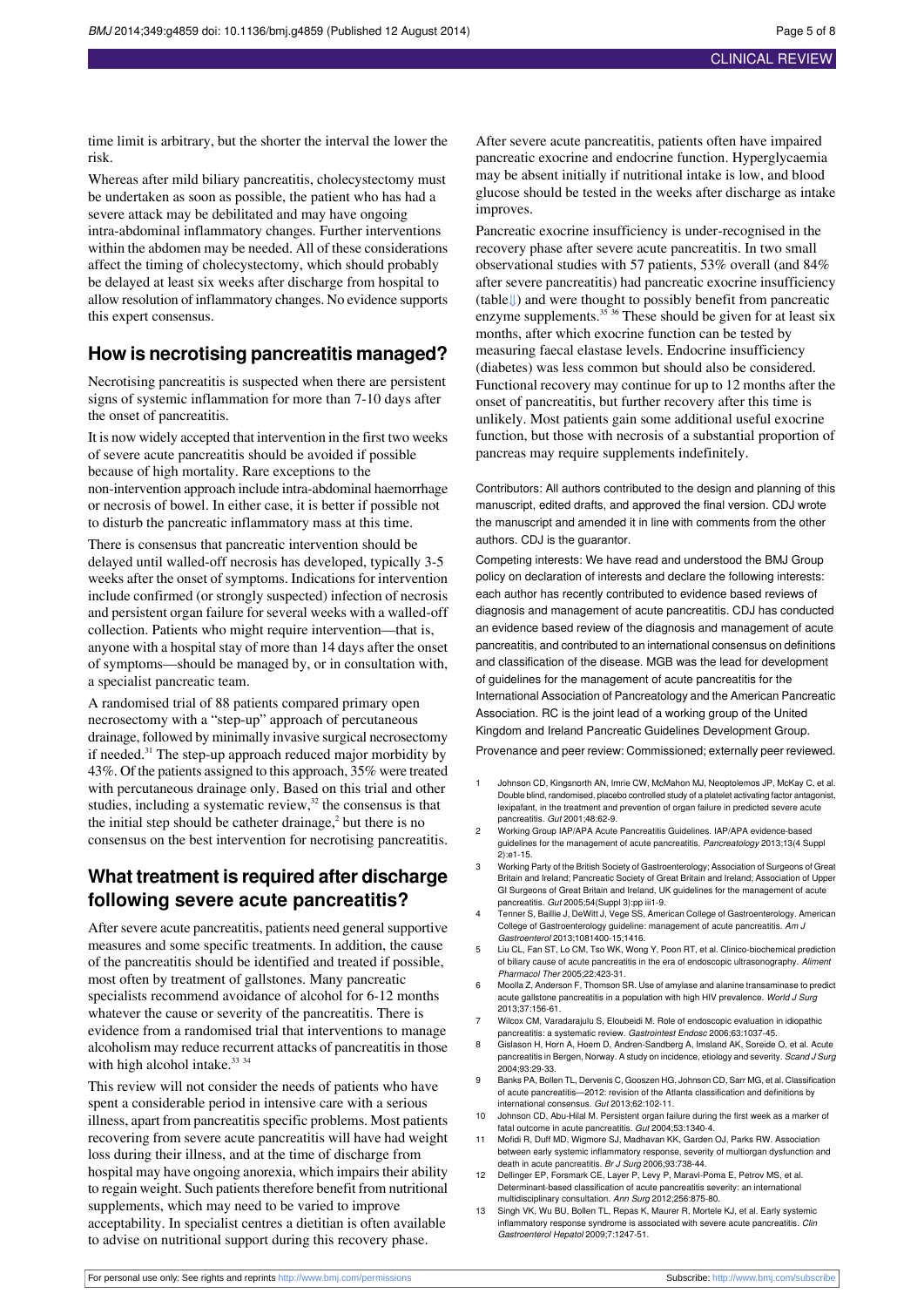#### **Additional educational resources**

#### Information for healthcare professionals

References 1-4 contain detailed literature reviews of the clinical management of patients with acute pancreatitis

Cochrane Library [\(www.thecochranelibrary.com/details/browseReviews/578409/Acute.html\)](http://www.thecochranelibrary.com/details/browseReviews/578409/Acute.html)—contains several Cochrane reviews on aspects of pancreatitis

#### Information for patients

NHS UK ([www.nhs.uk/Conditions/Pancreatitis/Pages/Introduction.aspx\)](http://www.nhs.uk/Conditions/Pancreatitis/Pages/Introduction.aspx)—provides information for patients on the causes, symptoms, and treatment of acute pancreatitis

Patient.co.uk ([www.patient.co.uk/health/acute-pancreatitis](http://www.patient.co.uk/health/acute-pancreatitis))—has information about the causes, symptoms, and treatment of acute pancreatitis

- 14 Larvin M. Assessment of severity and prognosis in acute pancreatitis. Eur J Gastroenterol Hepatol 1997;9:122-30.
- 15 Garcea G, Gouda M, Hebbes C, Ong SL, Neal CP, Dennison AR, et al. Predictors of severity and survival in acute pancreatitis: validation of the efficacy of early warning scores. Pancreas 2008;37:e54-61.
- 16 Balthazar EJ, Robinson DL, Megibow AJ, Ranson JH. Acute pancreatitis: value of CT in establishing prognosis. Radiology 1990;174:331-6.
- 17 Du XJ, Hu WM, Xia Q, Huang ZW, Chen GY, Jin XD, et al. Hydroxyethyl starch resuscitation reduces the risk of intra-abdominal hypertension in severe acute pancreatitis. Pancreas 2011;40:1220-5.
- 18 Wu BU, Hwang JQ, Gardner TH, Repas K, Delee R, Yu S, et al. Lactated Ringer's solution reduces systemic inflammation compared with saline in patients with acute pancreatitis. Clin Gastroenterol Hepatol 2011;9:710-7,e1.
- 19 Mao EQ, Fei J, Peng YB, Huang J, Tang YQ, Zhang SD. Rapid hemodilution is associated with increased sepsis and mortality among patients with severe acute pancreatitis. Chin Med J (Engl) 2010;123:1639-44.
- 20 Mao EQ, Tang YQ, Fei J, Qin S, Wu J, Li L, et al. Fluid therapy for severe acute pancreatitis in acute response stage. Chin Med J (Engl) 2009;122:169-73.
- Wang MD, Ji Y, Xu J, Jiang DH, Luo L, Huang SW. Early goal-directed fluid therapy with fresh frozen plasma reduces severe acute pancreatitis mortality in the intensive care unit. Chin Med J (Engl) 2013;126:1987-8.
- 22 Villatoro E, Mulla M, Larvin M. Antibiotic therapy for prophylaxis against infection of pancreatic necrosis in acute pancreatitis. Cochrane Database Syst Rev 2010 12;5:CD002941.
- 23 De Vries AC, Besselink MG, Buskens E, Ridwan BU, Schipper M, van Erpecum KJ, et al. Randomized controlled trials of antibiotic prophylaxis in severe acute pancreatitis: relationship between methodological quality and outcome. Pancreatology 2007;7:531-8. 24 Al-Omran M, AlBalawi ZH, Tashkandi MF, Al-Ansary LA. Enteral versus parenteral nutrition
- for acute pancreatitis. Cochrane Database Syst Rev 2010;1:CD002837. 25 Powell JJ, Murchison JT, Fearon KC, Ross JA, Siriwardena AK. Randomized controlled
- trial of the effect of early enteral nutrition on markers of the inflammatory response in predicted severe acute pancreatitis. Br J Surg 2000;87:1375-81.
- 26 Bakker OJ and the Dutch Panceatitis Study Group. Early versus on-demand nasoenteral feeding in severe pancreatitis: a multicenter randomised controlled trial. United European Gastroenterol J 2013;1:A1.
- 27 Eatock FC, Chong P, Menezes N, Murray L, McKay CJ, Carter CR, et al. A randomized study of early nasogastric versus nasojejunal feeding in severe acute pancreatitis. Am J Gastroenterol 2005;100:432-9.
- 28 Kumar A, Singh N, Prakash S, Saraya A, Joshi YK. Early enteral nutrition in severe acute pancreatitis: a prospective randomized controlled trial comparing nasojejunal and nasogastric routes. J Clin Gastroenterol 2006;40:431-4.
- 29 Petrov MS, Loveday BP, Pylypchuk RD, McIlroy K, Phillips AR, Windsor JA. Systematic review and meta-analysis of enteral nutrition formulations in acute pancreatitis. Br J Surg 2009;96:1243-52.
- 30 Van Baal MC, Besselink MG, Bakker OJ, van Santvoort HC, Schaapherder AF, Nieuwenhuijs VB, et al. Timing of cholecystectomy after mild biliary pancreatitis: a systematic review. Ann Surg 2012;255:860-6.
- 31 Van Santvoort HC, Besselink MG, Bakker OJ, Hofker HS, Boermeester MA, Dejong CH, et al. A step-up approach or open necrosectomy for necrotizing pancreatitis. N Engl J Med 2010;362:1491-502.
- 32 Van Baal MC, van Santvoort HC, Bollen TL, Bakker OJ, Besselink MG, Gooszen HG. Systematic review of percutaneous catheter drainage as primary treatment for necrotizing pancreatitis. Br J Surg 2011;98:18-27.
- 33 Nikkola J, Raty S, Laukkarinen J, Seppanen H, Lappalainen-Lehto R, Jarvinen S, et al. Abstinence after first acute alcohol-associated pancreatitis protects against recurrent pancreatitis and minimizes the risk of pancreatic dysfunction. Alcohol Alcohol 2013;48:483-6.
- 34 Nordback I, Pelli H, Lappalainen-Lehto R, Jarvinen S, Raty S, Sand J. The recurrence of acute alcohol-associated pancreatitis can be reduced: a randomized controlled trial. Gastroenterology 2009;136:848-55.
- 35 Boreham B, Ammori BJ. A prospective evaluation of pancreatic exocrine function in patients with acute pancreatitis: correlation with extent of necrosis and pancreatic endocrine insufficiency. Pancreatology 2003;3:303-8.
- 36 Symersky T, van Hoorn B, Masclee AA. The outcome of a long-term follow-up of pancreatic function after recovery from acute pancreatitis. JOP 2006;7:447-53.

#### Cite this as: BMJ 2014;349:g4859

© BMJ Publishing Group Ltd 2014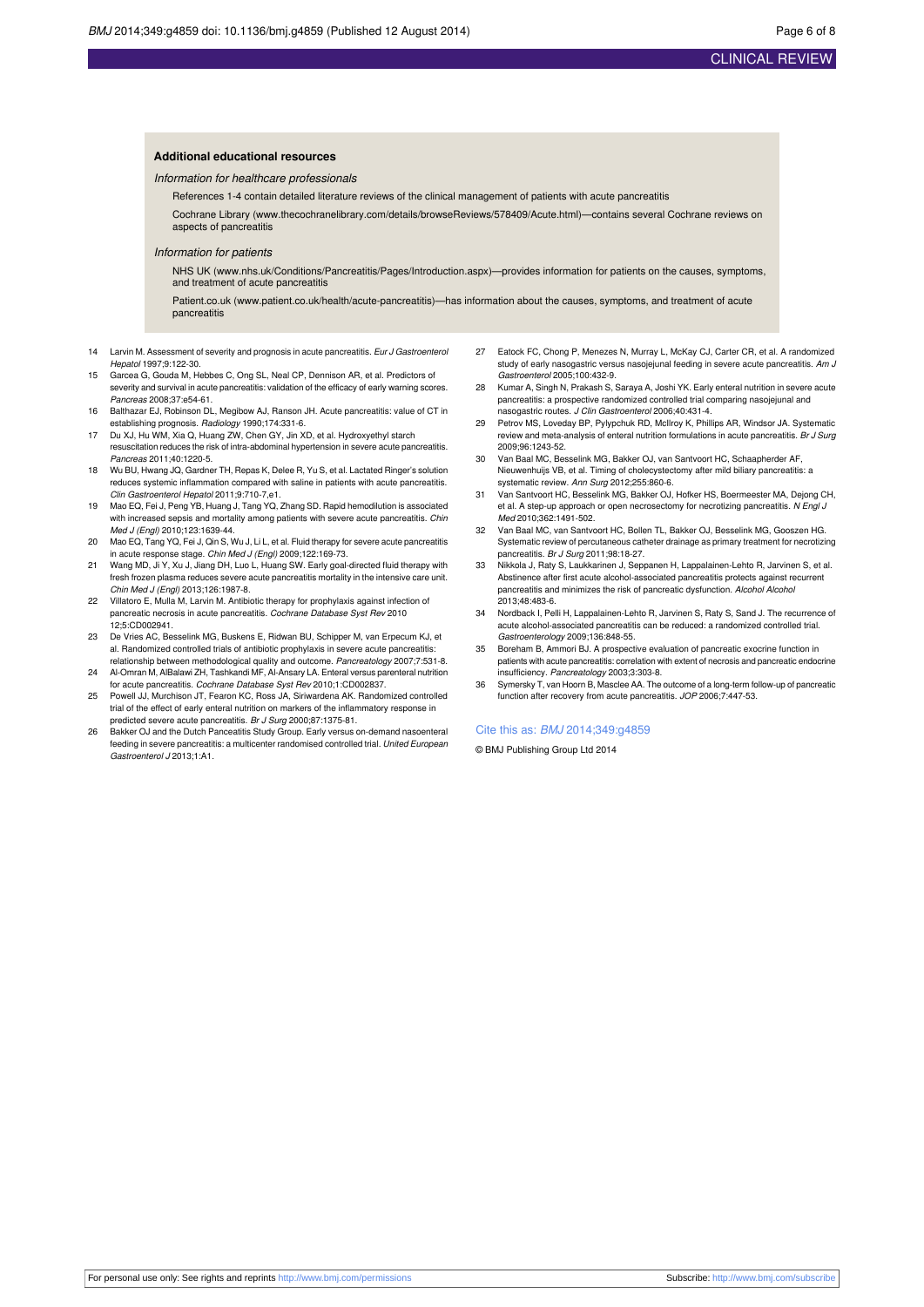# **Table**

<span id="page-6-0"></span>Table 1| Pancreatic exocrine insufficiency (PEI) and diabetes after acute pancreatitis in participants of two small observational studies

| <b>Study</b>                 | All participants |    |                                                 | <b>Mild PEI</b>            |    | <b>Severe PEI</b>          |    |
|------------------------------|------------------|----|-------------------------------------------------|----------------------------|----|----------------------------|----|
|                              |                  |    | No of patients No (%) with PEI No with diabetes | No of patients No affected |    | No of patients No affected |    |
| Symersky et al <sup>35</sup> | 34               | 22 | 12                                              | 22                         | 12 |                            | 10 |
| Boreham et al <sup>36</sup>  | 23               |    |                                                 | 16                         |    |                            |    |
| Total                        | 57               | 30 | 16                                              | 38                         | 14 | 19                         | 16 |